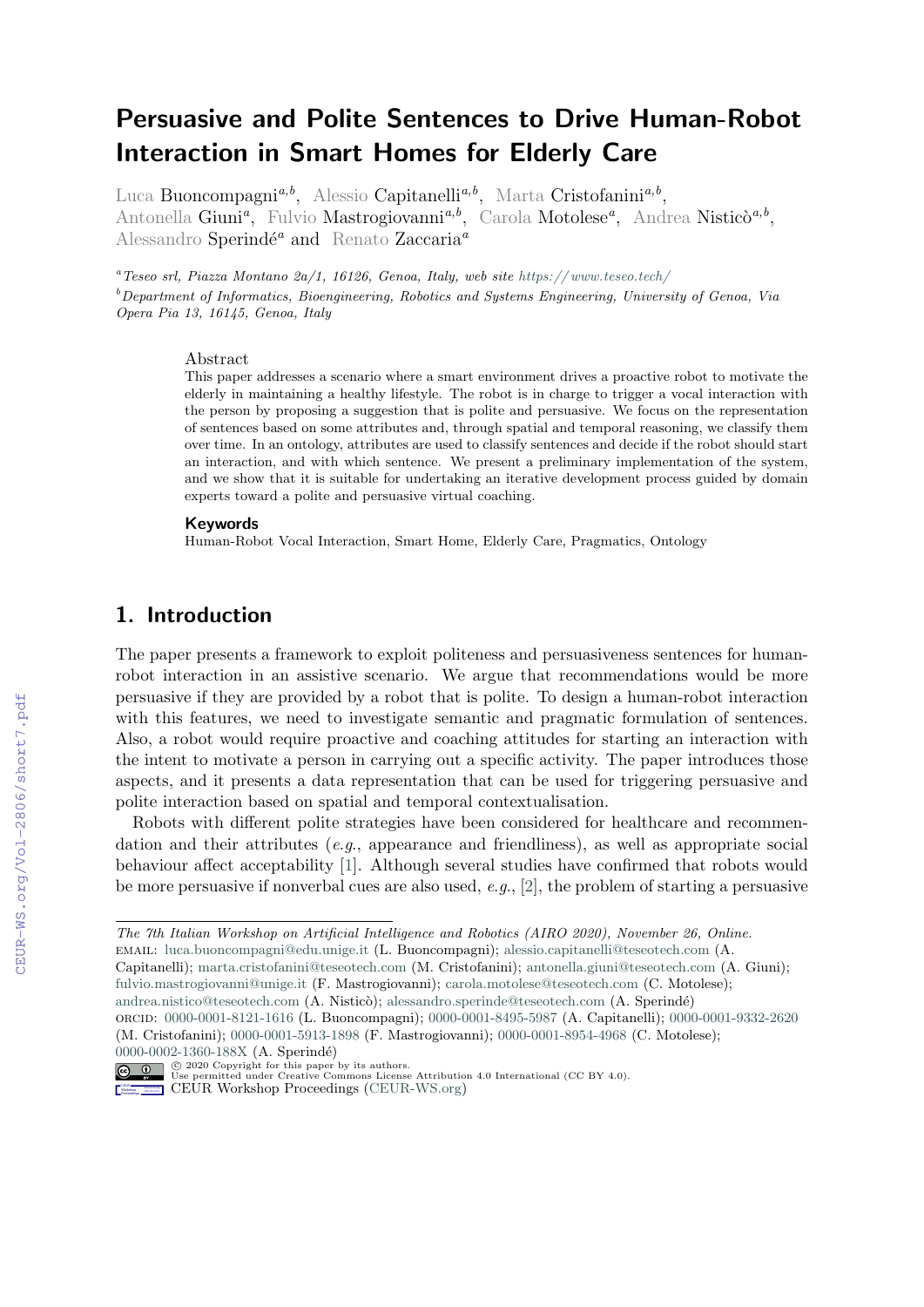interaction remains a challenging open issue. The problem is especially challenging in elder care, as the elderly might have different needs, and a strategy that is persuasive for someone might not be persuasive for others. Therefore, we argue for an intelligible system that can be developed in collaboration with caregivers and that might be configured for different users.

The system we prototyped triggers a human-robot verbal interaction by controlling a robot for telling sentences that are polite and persuasive in a specific context. The context is evaluated by a higher-level reasoner (called Kibi) which process data from sensors distributed in the environment and wearable devices. Such a reasoner is in charge to track the well being of a person based on his/her routine while performing the Activities of Daily Living (ADL) [\[3\]](#page-4-0). In this paper, we present an extension of Kibi such to proactively motivate the person to maintain a healthy life style. With this purpose, we develop a phrasebook of persuasive sentences in Italian, and we design a context to classify data over time and start the interaction.

### 2. Persuading with Polite Sentences

Considering human interaction from a *transactional* perspective  $(i.e.,$  the communication is considered as a a mutual exchange  $[4, 5]$  $[4, 5]$  $[4, 5]$ , there are implicit, pragmatic rules underlying the communication between two persons that makes a transaction more acceptable for both sides. Robin Lakoff elaborated a theory within pragmatics about the logic of politeness [\[6\]](#page-5-2) and she fixed three basic principles: do not impose, give options and make a feel good.

The study [\[7\]](#page-5-3) recalls the elaboration of Gricean cooperative principle [\[8\]](#page-5-4), further adapted by G. N. Leech [\[9\]](#page-5-5). The latter presents conversational maxims for being polite, and it presents a theory when persuasive sentences are obtained by minimizing or maximizing different aspects. Such aspects involve: tact, generosity, approbation, modesty, agreement, and sympathy. The Generosity Maxim concerns minimizing the expressions that provide benefits for self and maximizing the cost for self. Similarly, the Agreement Maxim concerns minimizing the expressions of disagreement, and maximizing the expressions of agreement, between the speakers.

We consider a phrasebook enriched with personal and temporal pronouns, with the usage of associative plural, and with conditionals in declarative sentences. Also, we prefer sentences involving infinite modal verb over imperative one, and we consider opening greetings to improve familiarity with phatic communication mechanisms [\[10\]](#page-5-6), whose function has been well deepened by Roman Jakobson (1960). For instance, backchannels are expressions that provide feedback to the interlocutor to assure that the communication is correctly taking place. They are phatic expressions [\[11\]](#page-5-7) used to verify the cleanliness of the communication channel. The ability to start and finish and interaction as been considered through explicit backchannels in [\[12\]](#page-5-8), while those are considered as an implicit mutual agreement in [\[10\]](#page-5-6).

Italian deictic expressions, i.e., expressions of time or places (e.g., this, that, now, then, etc.), are also polite, and  $[13]$  lists some techniques for supportive politeness, e.g., involving reinforcing adverbs and repetitions. Sociative plural (e.g., us instead of I) and second singular person's usage usually generates a strong involvement between speakers. Another strategy consists in preferring infinite mode over imperative's one, and conditional verbal modes in declarative sentences, e.g., using past continuous; in Italian, imperfetto. Furthermore, attenuating expressions (e.g., maybe) and passive, impersonal verbal constructions improve politeness.

Other persuasive strategies have been proposed, e.g., in [\[14\]](#page-5-10) a context-aware system based on ontologies is used to implement a persuasive interaction with a potential user for a healthier lifestyle. Also, [\[15\]](#page-5-11) illustrates a model based on goals, beliefs, actions and rules. In that model,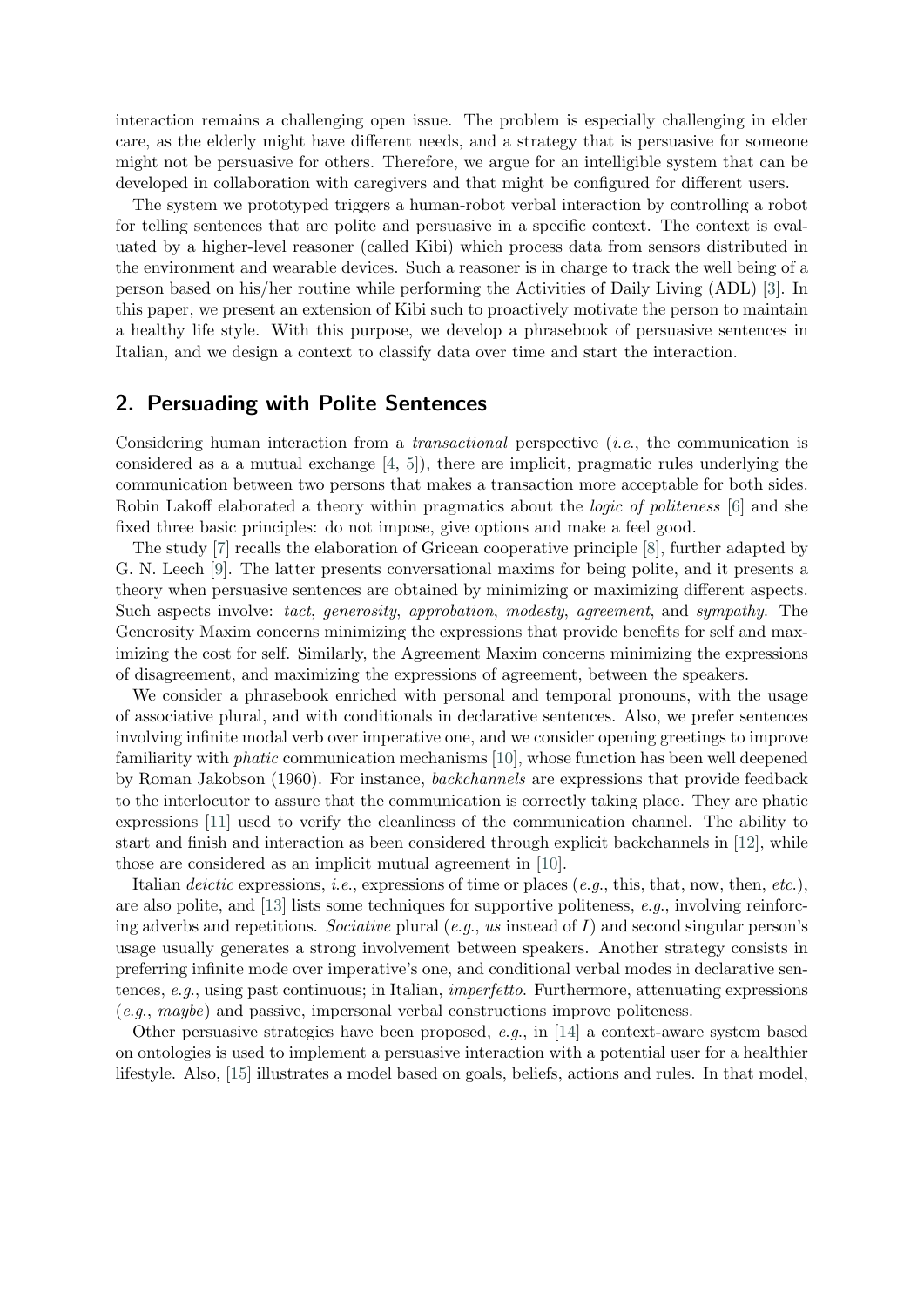one of the possible outcome is to induce an action or a decision toward an action in the user by projecting negative or positive consequences of this certain action that has or has not to be taken, and both lead to a sequence of decision rules the person is induced to elaborate.

In this paper, we took as inspiration this particular outcome of the model, where, for the elaboration of some sentences, we thought it appropriate to show any positive or negative consequences to induce our ideal user to perform the desired action. Among other techniques, we consider foresighted (powered by negative consequences) and inspirational (powered by positive ones) sentences.

### 3. Sentences Representation

We consider a robot that speaks with a person for suggesting to perform ADLs, which are activities that can be monitored to assess the independence of an elderly. We focus on ADL with the purpose to motivate a person in maintaining a healthy lifestyle and assess him/her status to be reported to caregivers. Since Kibi cannot track all ADLs  $(e.a., \text{ managing money})$ , and since we want a robot not to be invasive, we can reduce the scope of the interaction from a free dialogue to a set of recommendation related to basic ADLs, i.e., drinking, eating, sleeping, personal hygiene and walking.

We contextualise ADLs through the concepts of needs and *urgency*. The former represents the need for a person to perform a given action and maintain a healthy lifestyle. The latter represents how urgent a given activity is for maintaining the well being of a person, and it is used to rank needs over time. We formalise those concepts using the Ontology Web Language (OWL) [\[16\]](#page-5-12), and we represent them in terms of triggers for specific needs, and urgency. We preliminary consider two levels of urgency based on time intervals, i.e., soft when an activity has not been carried out yet, and *high* when the person forgot to perform the activity. We also consider a representation of locations where sentences are supposed to be more persuasive for triggering the person doing an activity and, consequentially, satisfy a need.

In the ontology, we define S as an instance associated to a sentence with some *attributes* p. Each attribute relates S with another instance  $X$ , *i.e.*,  $(S,X)$ :p, that is classified in the ontology through contextualised concepts, which are indicated with capitalised names. We preliminary consider three attributes, *i.e.*, hasLocation, hasUrgency and hasTrigger, associated with instances X of the concepts LOCATION, URGENCY and TRIGGER respectively. In particular, we refer to a room X as a location where a sentence is supposed to be persuasive, and we relate X with a sentence S through the property (S,K):hasLocation; where K:KITCHEN⊑LOCATION is associated to the current position of the assisted person. Furthermore, we classify the X:URGENCY attribute in the ontology with a X:SOFT or X:HIGH degrees, while X:TRIGGER involves the needs of the assisted person, e.g., X:DRINK, X:EAT or X:WALK.

In our ontology, the OWL reasoner can deduce the hierarchy of concepts shown in Figure [1.](#page-4-1) Since each sentence S is an instance of the SENTENCE concept and it has some attributes, we can query to the reasoner possible sentences given a combination of attributes, i.e., the context. For instance, given that the person is in the kitchen, we can query a set of sentences that are ranked by urgency and associated with a need to trigger. Some sentences, differently formulated, can share the same attributes, as you can see from the examples of sentences shown in Table [1.](#page-4-2) In this case, we rely on a strategy based on the urgency for choose a sentence among a set of polite and persuasive sentences for a given context.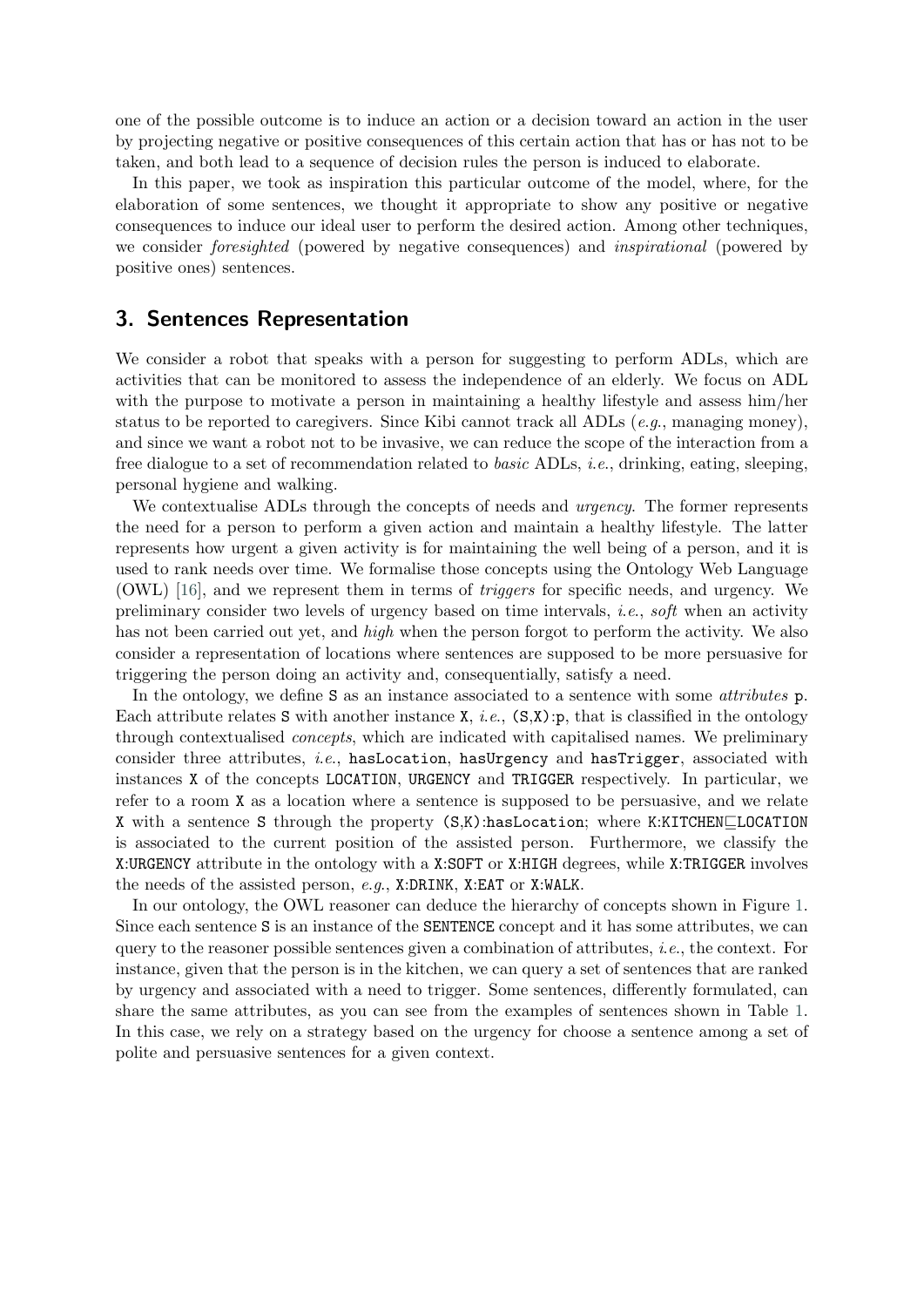# 4. System Integration

Kibi is a system (depicted in Figure [2\)](#page-4-1) relying on Bluetooth beacons and a smartwatch to localise persons in an apartment. The smartwatch is also used to count steps, measure the heart rate, and processes acceleration data to detect gestures and postures, e.g., such as pouring or falling. Kibi aggregates sensory information based on data-driven models that generate semantic data encoded in some ontologies. The models are used to detect patterns related to ADL, (e.g., visiting the bathroom or closing a door), and they generate events representing actions. We provide Kibi with a higher reasoning level which evaluates sequences of events to recognise ADLs and track the routine of a person. Kibi can describe how an activity has been performed to caregivers because we contextualise events in an intelligible formalism, *i.e.*, ontologies. Moreover, Kibi provides support to the caregiver also through a graphical user interface, e.g., motility or feeding indicators. On the other hand, Kibi drives the robot that speaks with the person with the purpose to provide recommendations.

The robot's suggestions are based on the current location of a person and on the need to trigger an action with a given urgency. Kibi provides a representation of the activities that the robot might address during the interaction, *i.e.*, TRIGGER, and the time in which activities are usually performed, e.g., lunchtime. Based on the expertise of caregivers, we classify the urgency of an activity as either high or low, and we perform such a classification based the time provided by Kibi for each activity.

We reason on the ontology that represents sentences with a certain strategy,  $e.g.,$  when the person's enters in the kitchen or where he or she approaches the robot. In this situations, we query to the reasoner a set of sentences from our phrasebook that are known to be persuasive and polite based on the deduction provide by Kibi, i.e., knowing previous locations, as well as which activities should be performed and when. Moreover, we can exploit the reasoner to rank sentences based on urgency and, eventually, retrieve a sentence that the robot should tell.

In our implementation, a person can decide to respond and, if he/she does it, the collected data could be used to update the beliefs of Kibi, and the robot should notify its understanding to the person before then the interaction ends. Nevertheless, there are other suitable approaches for specific activities. For instance, to reduce false-positive when Kibi detects a fall, the robot would ask the person if he/she needs help and, if the person does not respond with the intent to deny the support, an alarm to caregivers would be forwarded.

# 5. Conclusion

We introduce possible definitions of polite and persuasive sentences to motivate an elderly in maintaining a healthy lifestyle through an evaluation of ADL. Based on a smart environment, we exploit spatial-temporal contextualisation of the routine of the assisted person to classify sentences in an ontology and trigger a human-robot interaction. We developed an ontology representing sentences on the basis of attributes used to retrieve and rank suggestions that are persuasive for a given context. We preliminary consider three types of attributes, but we argue for an iterative development process guided by domain experts to validate, through questionnaires, the persuasiveness of the system, which might involve different robot embodiments. In the next development iteration, we aim to represent urgency on a fuzzy ontology [\[17\]](#page-5-13) to assure a continuous ranking of sentences. Also, we want to consider user's feedbacks to adapt to different preferences, and this is facilitated since the ontology is intelligible for the user.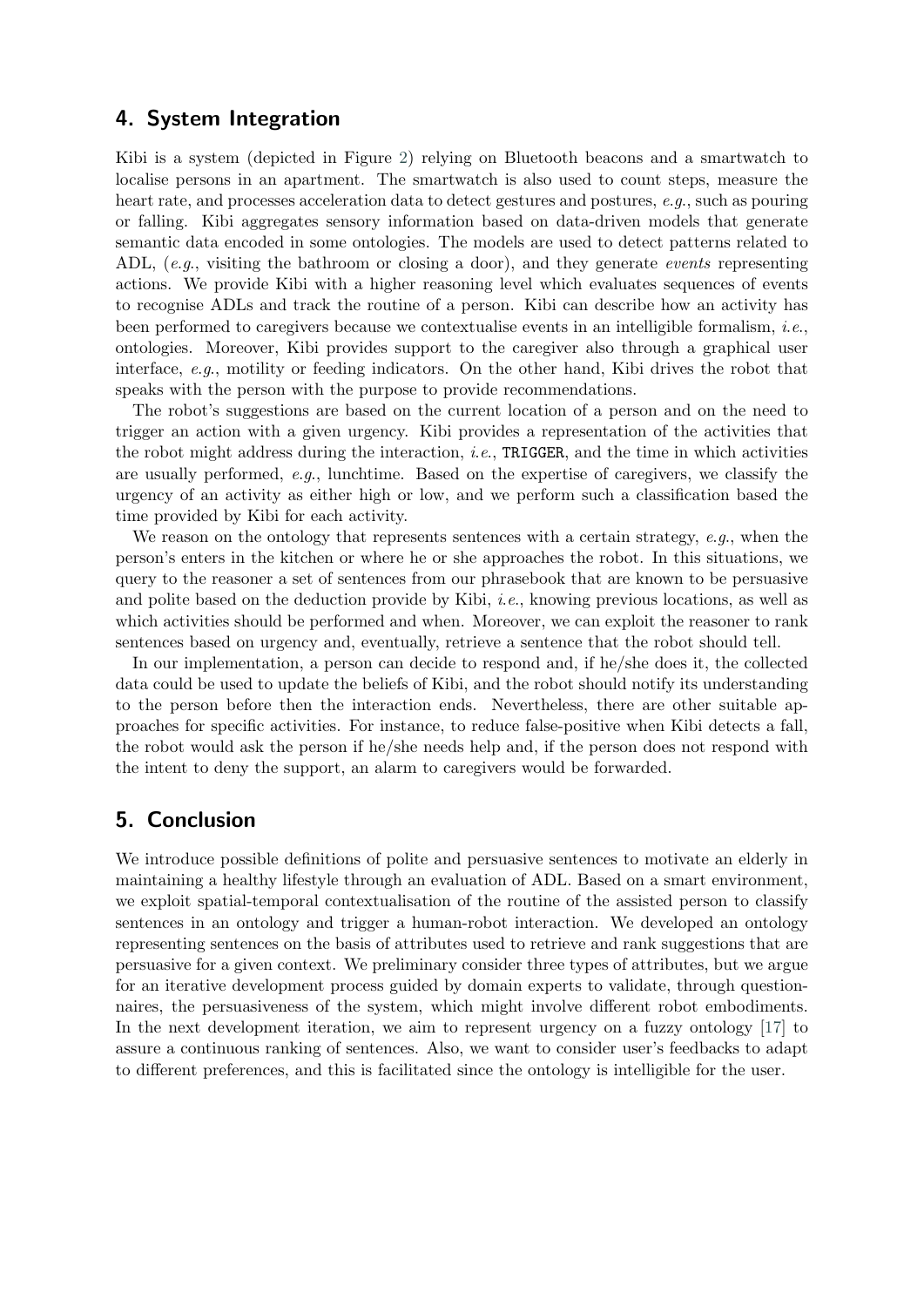<span id="page-4-2"></span>

| Sentence (S)                                                                          |       | TRIGGER LOCATION |
|---------------------------------------------------------------------------------------|-------|------------------|
| Mi sembra tu stia andando molte volte in bagno, ti senti bene?                        |       | Hygiene Bathroom |
| Are you feeling good? You are visiting the bathroom often.                            |       |                  |
| Visto che sei in cucina, potresti mangiare qualcosa! Non hai mangiato per tutto il    | Eat   | Kitchen          |
| giorno, hai qualche difficolt da segnalarmi?                                          |       |                  |
| Since you're in the kitchen, you could eat something! You haven't eaten all           |       |                  |
| day, do you have any difficulties to report me?                                       |       |                  |
| Ehi, che ne dici di farci quattro passi?                                              | Walk  | Kitchen          |
| Hey, what about going out for a walk?                                                 |       |                  |
| Ricordati di non aspettare di avere sete per bere un po' d'acqua durante la giornata. | Drink | Not.             |
| Remember, don't wait to be thirsty for drinking something during the day.             |       | Kitchen          |
| Ciao! Come va oggi? Stai bevendo abbastanza?                                          | Drink | Not.             |
| Hello! How are you today? Are you drinking enough?                                    |       | Kitchen          |

### Table 1

Sentences in our phrasebook in Italian (and traduced in English) contextualised by location and activities.

<span id="page-4-1"></span>

#### Figure 1:

The contextualisation of sentence based on three attributes, *i.e.*, space, trigger and urgency.



# **References**

- [1] S. Hammer, B. Lugrin, S. Bogomolov, K. Janowski, E. Andre, Investigating Politeness Strategies and Their Persuasiveness for a Robotic Elderly Assistant, vol. 9638, 315–326, 2016.
- [2] V. Chidambaram, Y.-H. Chiang, B. Mutlu, Designing persuasive robots: how robots might persuade people using vocal and nonverbal cues, in: Proceedings of the seventh annual ACM/IEEE international conference on Human-Robot Interaction, 293–300, 2012.
- <span id="page-4-0"></span>[3] The Staff of the Benjamin Rose Hospital, Multidisciplinary Studies of Illness in Aged Persons: II. A New Classification of Functional Status in Activities of Daily Living, in: Journal of Chronic Diseases 9 (1) (1959) 55–62.